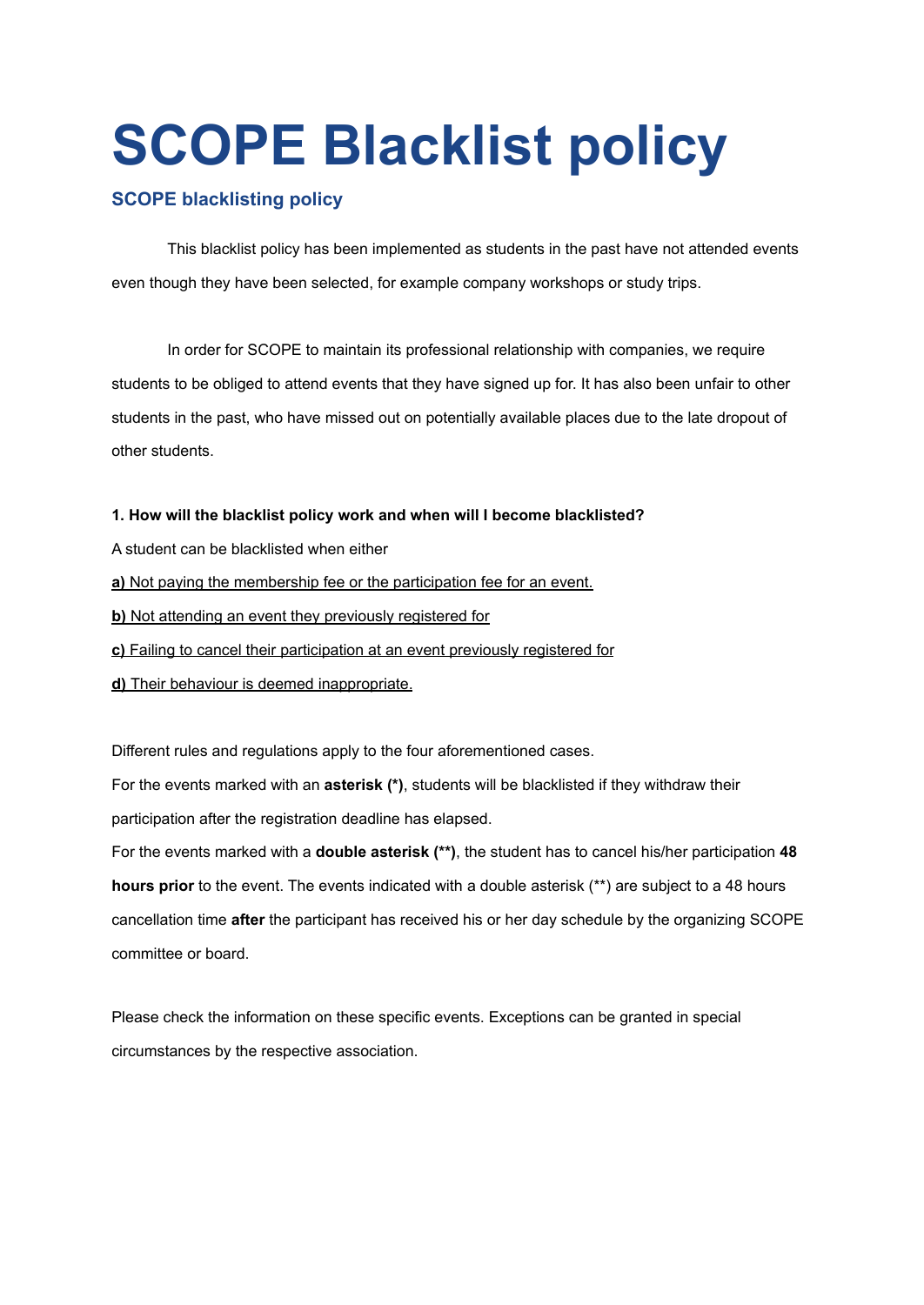Payment regulations will differ per event and are therefore set by the individual associations. More information can be found in the respective event descriptions. In any of the three cases stated above, the student will be blacklisted immediately.

## **2. Which events are included?**

- London Trip\*
- Frankfurt Banking Tour\*
- Start-Up Tours\*
- Budapest Trip\*
- Luxembourg Trip\*
- Brussels Trip\*
- Nederlandse Kantoren Dag\*
- Nederlandse Finance Dag\*
- Finance, Accounting and Controlling Tour\*
- Dutch Accounting Tour\*
- Dublin Trip\*
- International Financial Orientation\*
- International Economic Orientation\*
- Symposium\*
- Volunteering Trip\*
- Any independently organized event (e.g. workshops, interviews, dinners, in-house days)\*
- Maastricht Business Days Autumn & Spring\*\*
- Any sign up for events including an agreement to the blacklist policy\*
- Any events mentioned before that include a CV or selection procedure\*

#### **3. How long will the blacklisted person be unable to attend events?**

- Students are not permitted to attend any of the above-mentioned SCOPE Maastricht events while being blacklisted.
- Bachelor Students that fail to attend an event without informing SCOPE before the indicated time frame will be blacklisted for one year, starting from the date of the missed event up to and including the same event in the following year.